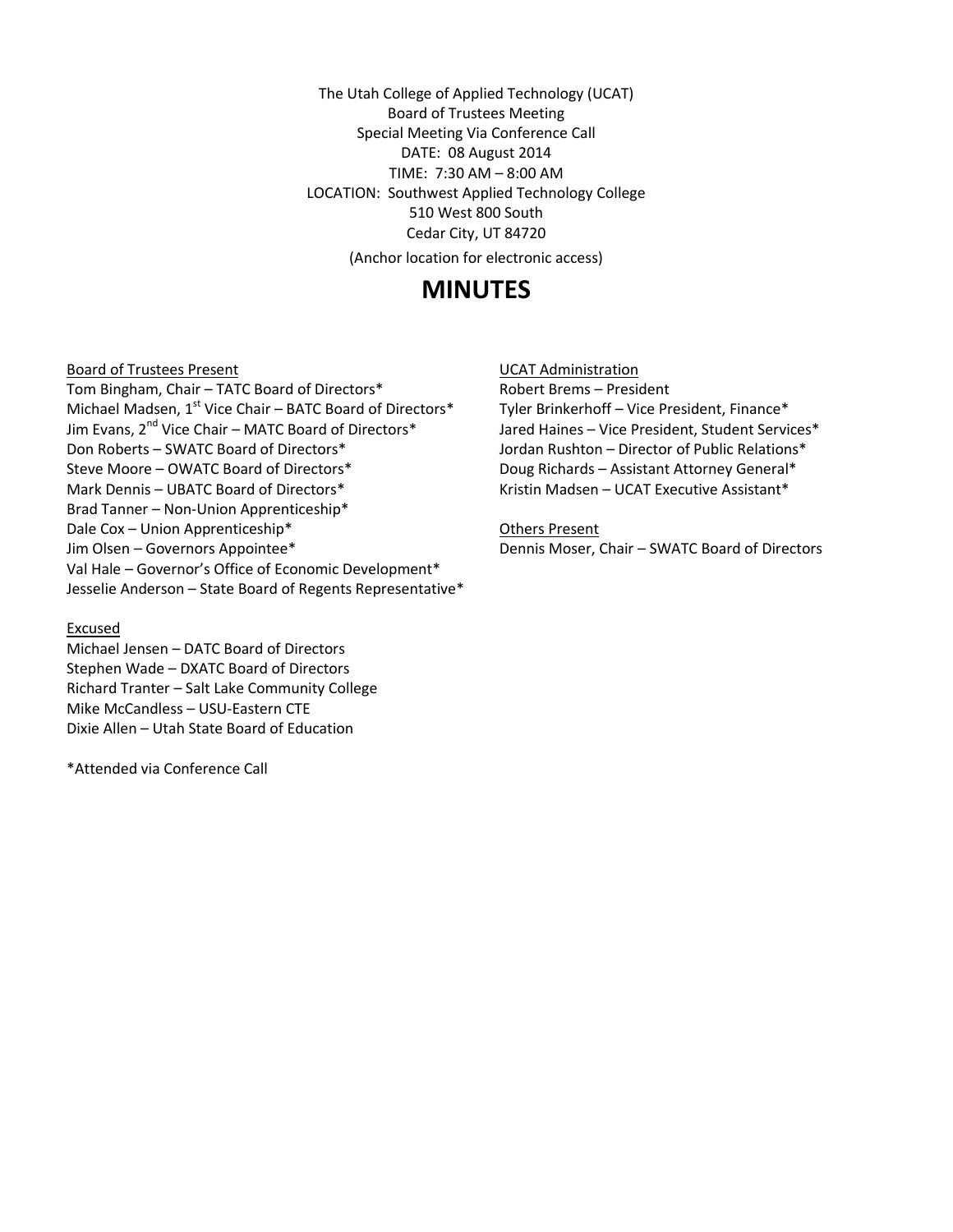UCAT Board of Trustees 08 August 2014 Page 2

## **MINUTES OF MEETING**

UTAH COLLEGE OF APPLIED TECHNOLOGY Board of Trustees 08 August 2014

#### *I.INTRODUCTION ITEMS*

**Call to Order** Meeting was called to order at 7:36 a.m.

### **I.A Approval of Agenda**

Motion to approve the agenda.

Motion: Michael Madsen; Second: Mark Dennis Voting: Unanimous

### **I.B Update on Selection Process for Southwest Applied Technology College Campus President**

President Brems gave a short overview of the process that UCAT administration/UCAT Board of Trustees/SWATC Board of Directors went through to select a new president.

Motion to go into Closed Session Motion: Don Roberts; Second: Jim Evans

A roll call vote was conducted:

Tom Bingham – yes Michael Madsen – yes Jim Evans – yes Michael Jensen – absent for vote Stephen Wade – absent for vote Steven Moore – yes Don Roberts – yes Mark Dennis – yes Richard Tranter – absent for vote Mike McCandless – absent for vote Jim Olsen – yes Dale Cox – yes Brad Tanner – yes Val Hale – yes

It was confirmed that two-thirds of the voting members are present and have voted in favor of the motion.